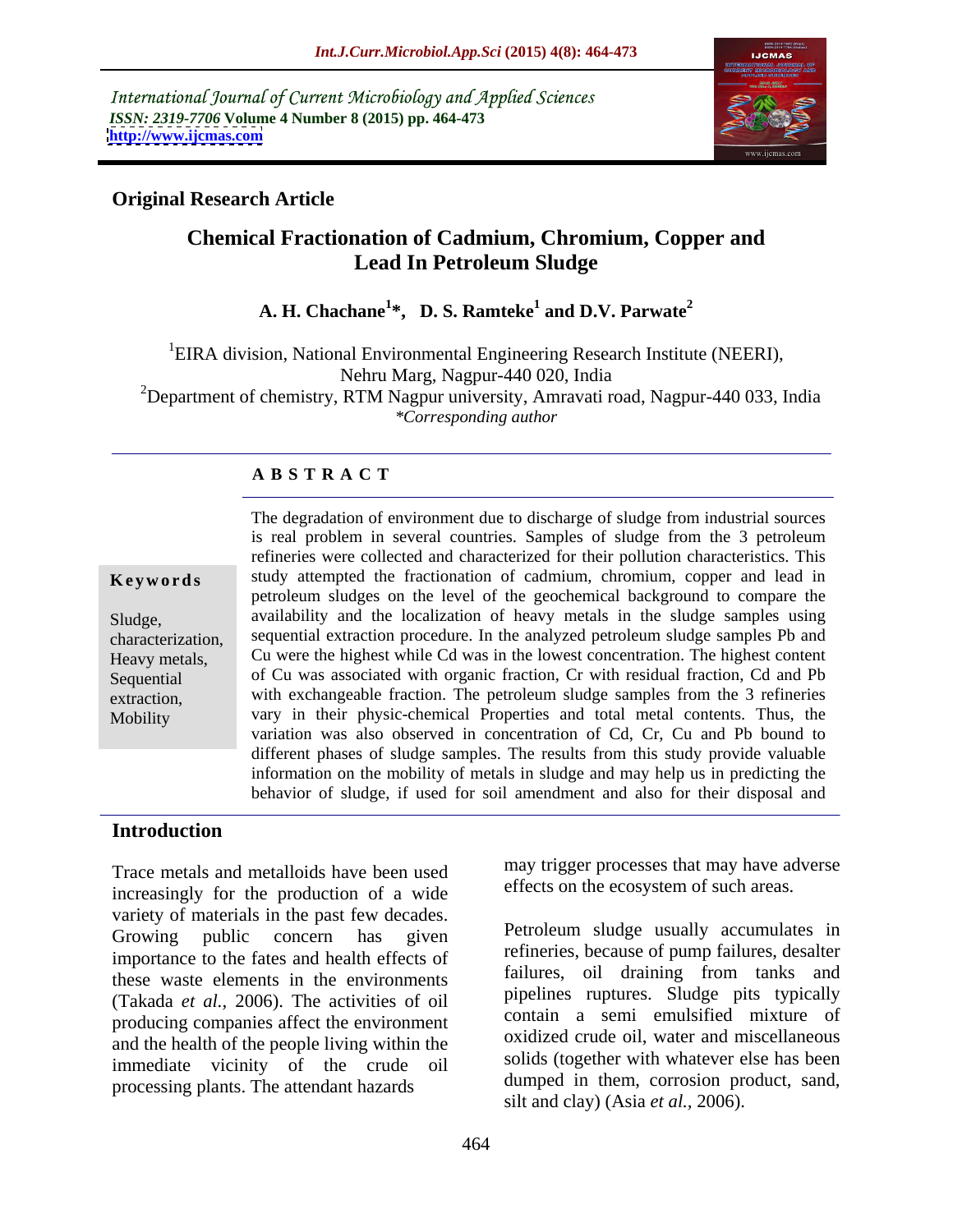problem of handling large sludge quantities. Around the world, thousands of pits were risk to the people and surrounding environment because of their potential to elements and their movement into contaminate groundwater by leaching waterways or other components of through the soil and to migrate as an effect of dust weathering (Elektorowicz and Muslat, 2008 and Wong *et al.,* 2001). In India around 20,000 tons of sludge is generated every year. Around 0.002 to 0.1 % Sample collection of total crude oil throughput goes as sludge.

The major limitation of soil application of (ETP) of three different petroleum refineries sludge is the heavy metal contents and their located in different parts of India. (Sludge I bioavailability to the soil-plant system. It is, Hindustan Petroleum Corporation Ltd. therefore, necessary to know the physical (HPCL), Mumbai; Sludge II- Reliance and chemical properties of any solid wastes Petroleum Ltd. (RPL), Jamnagar Gujarat; before their disposal and particularly their Sludge-III Mangalore Refinery and elemental content, both in terms of total Petrochemicals Ltd. (MRPL), Mangalore, concentrations and the amount that is Karnataka). Grab sample of sludge was potentially biologically effective. However, collected in wide mouth polypropylene jars. the determination of specific chemical species or binding forms is difficult and passed through 2 mm sieve and used for often virtually impossible. For this reason, further analysis. All the reagents used for the sequential extraction procedures are analysis were of analytical grade (Merck, commonly applied, because they provide Darmstadt Germany) and the element's information about the fractionation of metals in the different lattices of the solid samples and give information on the environmental  $mg I^{-1}$  of the given element supplied by contamination risk (Vankateshwaran *et al.,* 2007 and Iwegbue *et al.,* 2007). The mobility of trace metals, their bioavailability and related ecotoxicity to plants depend strongly on their specific chemical forms or Sludge samples were analyzed by the ways of binding. As a consequence, these are the parameters that have to be various physico-chemical properties such as determined rather than the total elemental pH, electrical conductivity, organic carbon, content in order to assess toxic effects and to soluble cations and total nitrogen. The pH study geochemical pathways (Kazi *et al.,* 2005 and Parkpain *et al.,* 2002). preparing extract of sludge sample with

step sequential extraction procedure (Walkley-Black method), total nitrogen was

Petroleum refineries are burdened with the proposed by Tessier *et al.* (1997), originally used as dumping sites for this type of copper and lead in petroleum sludge on the wastes, and now these sites pose a serious level of the geochemical background for designed for sediment analysis, to sludge samples to fractionate cadmium, chromium, assessing mobility of potentially toxic elements and their movement into waterways or other components of ecosystem.

# **Materials and Methods**

# **Sample collection**

(Upreti, 2009). The petroleum sludge used was obtained from the bottom of effluent treatment plant Sludge-III Mangalore Refinery and The samples were dried, grounded and standard solutions used for calibration were prepared by diluting a stock solution of 1000 Merck in  $0.1$  M HNO<sub>3</sub>.

## **Physico-chemical characterization**

The aim of our work was to apply a five- dichromate oxidation with sulphuric acid methods described by Jackson (1973) for and electrical conductivity was measured by distilled water (1:2). Organic carbon by wet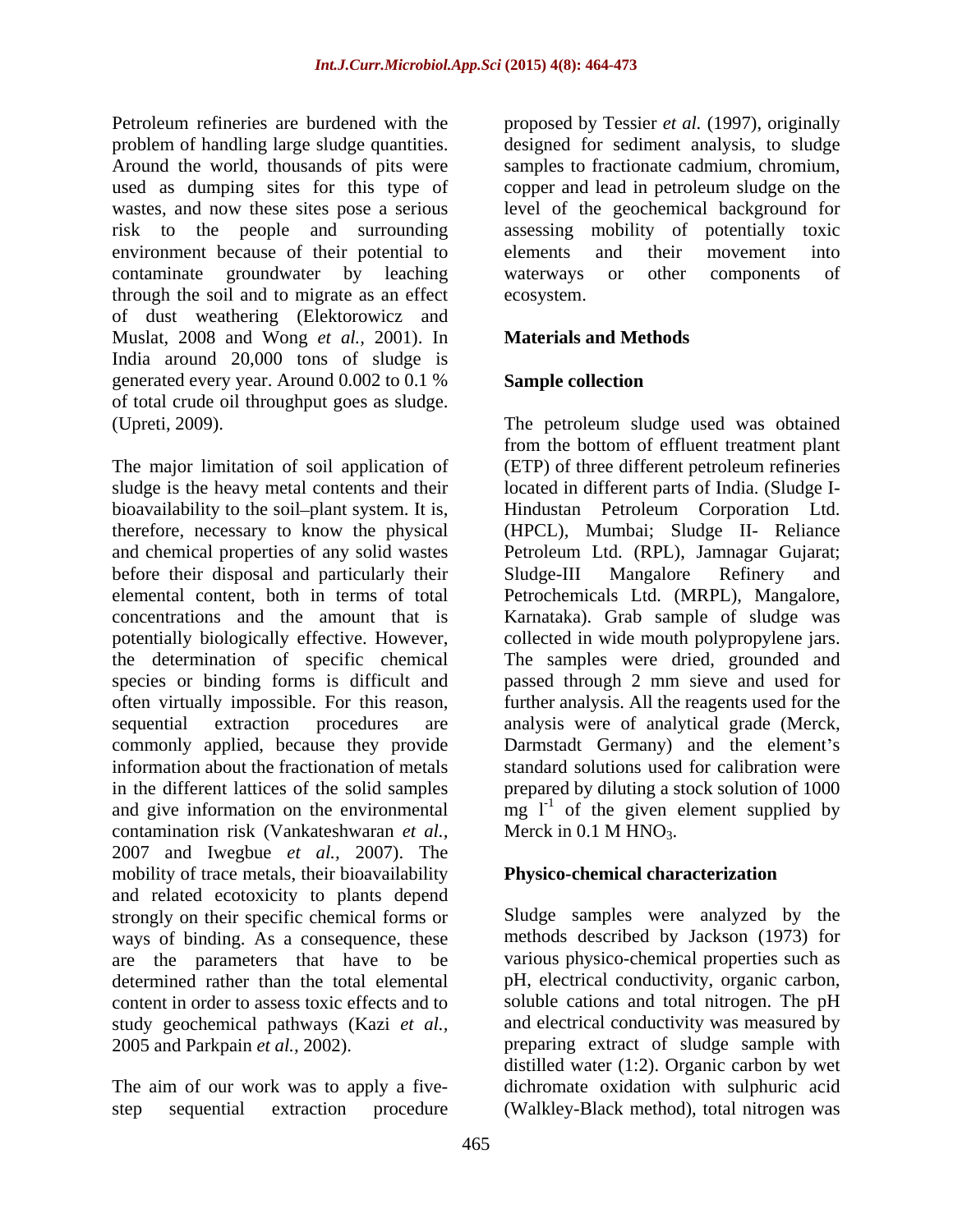determined by Kjeldhal method. The for 6 h. The extraction was performed at quantity of soluble calcium and magnesium was ascertained by EDTA titration and sodium and potassium by Flame **Fraction 4: Bound to organic matter** photometric method.

sludge sample was weighed in a 100 ml agitation. A second 3 ml aliquot of 30% the solution was filtered into 50 ml flask. agitation. After cooling, 5ml of 3.2 M the solution to 50 ml. Trace metals were analyzed on Atomic Absorption continuously agitated for 30 min. spectrophotometer (AAnalyst 800, Perkin Elmer). **Fraction 5: Residual phase** – The residue

Sequential chemical extraction of trace metals was undertaken using Sequential extraction procedure described by Tessier *et al.* (1979). Extraction was carried out progressively based on an initial weight of about 1.0 g of sludge. The operationally defined chemical fractions and extracting conditions and reagents used for sequential

**Fraction 1: Exchangeable** – Sludge was for 1 hr by continuous agitation at room

**Fraction 2: Bound to carbonate** – To the (adjusted to pH 5.0 with HOAc) was added and shaken for 5 hrs.

**Fraction 3: Bound to Fe-Mn oxides – The** residue from step 2 was extracted with 20 ml<br>Recovery<sub>n</sub> Recovery  $\frac{1}{2}$  X 100

960C with occasional agitation.

The total metal content was determined after  $HNO<sub>3</sub>$  and 5ml of 30%  $H<sub>2</sub>O<sub>2</sub>$  (adjusted to pH digesting the sludge samples with  $1:3$  ratio  $2.0$  with  $HNO<sub>3</sub>$ ) was added. The sample was of conc.  $HNO<sub>3</sub>$  and  $H<sub>2</sub>SO<sub>4</sub>$ . For this 1g of heated at 850C for 2 h with occasional beaker and was digested with 25 ml of acid  $H_2O_2$  (adjusted to pH 2.0 with HNO<sub>3</sub>) was mixture. The digestion was allowed to then added, and the mixture was heated proceed for 16 hrs at 180<sup>0</sup>C. After digestion again at 850C for 3 h with intermittent The residue on the filter paper was rinsed  $NH4OAc$  in 20% (v/v)  $HNO<sub>3</sub>$  were added, several times with distilled water making up followed by dilution to a final volume of 20 To the residue from step 3, 3ml of 0.02 M agitation. A second 3 ml aliquot of 30% agitation. After cooling, 5ml of 3.2 M with deionized water and then

**Sequential extraction** Concentrated HNO<sub>3</sub> (70%), 2 ml HClO<sub>4</sub> from step 4 was digested with 4 ml  $(60\%)$  and 15 ml HF  $(40\%)$  to dryness.

extraction and were as follows:<br>
metals under study. After extracting extracted with 8 ml of 1 M MgCl<sub>2</sub> at pH 7.0 cadmium chromium conner and lead The selective extraction was conducted in centrifuge tubes (polylpropylene, 50ml) to minimize losses of solid material. Effective separation was achieved between each successive extraction by centrifugation at 8000 rpm for 30 min. The supernatant was removed with a pipette and analyzed for sequentially the extract was analyzed on Atomic absorption spectrophotometer for cadmium, chromium, copper and lead.

temperature. An important consideration in the reliability residue from step 1, 8 ml of 1 M NaOAc a mixture of strong mineral acids for total of a sequential extraction data is the per cent recovery relative to a single digestion using a mixture of strong mineral acids for total metal concentration. Recovery is defined as follows:

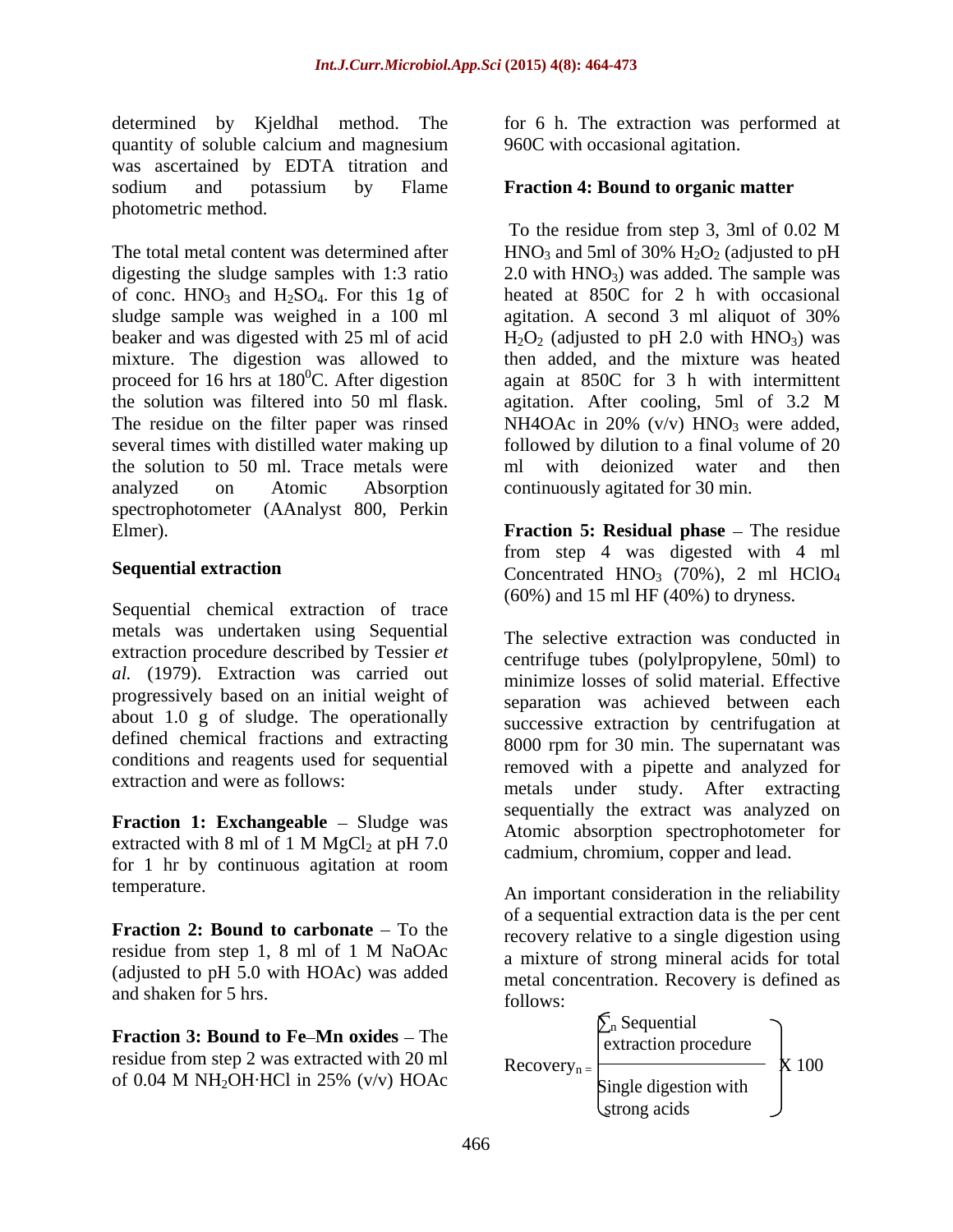Physico-chemical analysis of sludge samples even though the organic carbon content was (Table 1) showed increase in pH values high the concentration of all the four metals from 6.1 to 8.2. Among macroelements, was lower than the sample from HPCL, sodium is abundant followed by calcium, where organic carbon content was low but magnesium and potassium in all sludge the metal concentration was high. This can samples. With regard to nutrients organic be attributed to the acidic pH of HPCL's carbon has shown high values whereas total sample. This indicates that pH has more nitrogen has shown moderate values. The influence on metal concentration in sludge sludge samples was rich in nutrients, as well samples than organic carbon content. as macroelements and also the pH of the slightly alkaline which was favorable for the organic matter. The variation in physico-<br>pH values. The total concentration of

## **Total metal concentration**

It can be seen that amongst the four metals scheme concentration of Pb and Cu was higher than that of Cr and Cd. All the heavy metal values recorded for the sludges (Table 2) are application of sludge to the soil are the within the maximum permitted unstable amounts of metals and the concentration of heavy metals in sludge formation of combinations with various samples (European legislation, Directive oxidation degrees of these metals. Their type 86/278/EEC).

Where Recovery<sub>n</sub> is the concentration of a Sludge sample from HPCL, Mumbai, having given element in the single digestion with acidic pH and moderate organic carbon strong acids used for reference and the content, showed high concentration of Cu, strong acid used for digestion was a mixture Cr, Cd and Pb. In the sample from RPL, of strong acids used in the residual fraction Jamnagar, having neutral pH and high digestion for each sequential extraction organic carbon content, there was higher procedure. concentration of Cu and Pb than Cr and Cd. **Results and Discussion** having alkaline pH and low organic carbon **Characterization of sludges** Cr, and Pb while that of Cr was low. It can In the sample from MRPL, Manglore, content, showed high concentration of Cu, be pointed out that in sample from RPL that

sludge samples varied from slightly acidic to The Study by Sauve *et al.* (1997) showed use of sludge for soil amendment. Organic function of soil acidity and total metal matter and pH are most important factors loadings in soil. The results are in agreement that control the availability of heavy metals with the findings of Manceau *et al.* (2000), which is depicted in figure 1. The pH who observed that cation exchange reactions seemed to be the one of the promising factor and complexation to organic matter are which affects bioavailability and uptake of important in acidic conditions, while metals. Thus, pH effects were greater than specific adsorption and precipitation become that of metal complex formation by soluble more important at near-neutral to alkaline chemical properties of sludge samples can cadmium, chromium, copper and lead are be attributed to the difference in processing compatible with the concentration obtained processes of different refineries. with the sequential extraction procedure that the activities of free metals were a pH values. The total concentration of (Table 2).

## **Application of sequential extraction scheme**

The main environmental hazards of the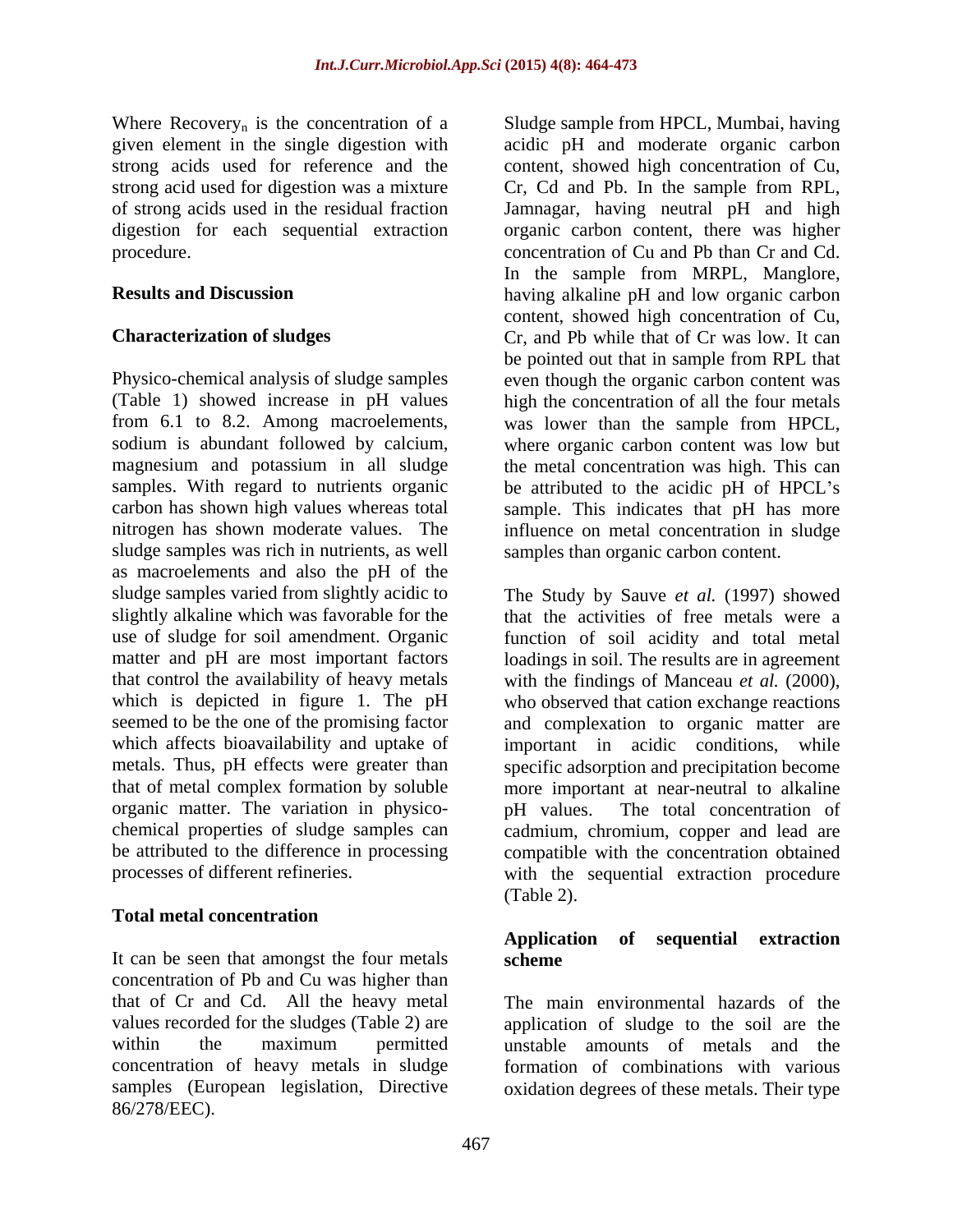and character was established using the respectively. The distribution pattern of Cr profiles of fractionation found in this paper

Analysis of sludge samples using selective chemical extraction method to distinguish Fe/Mn oxides, organic matter and residual figure 2. Fractionation of Cd, Cr, Cu and Pb in petroleum sludge samples can be discussed considering the individual metal:

associated with the organic fraction which fractions averages 7.13 %, 11.65 %, and and 13.07% respectively. The Cd 27.97 % respectively. The percentage of Cu fraction in HPCL's sample and RPL's follows the order as Organic > residual > (2007). They reported presence of copper in organic fraction and was supported by the high formation constants of Cu-organic

whereas in Fe-Mn Oxides and Organic

sequential extraction method. The different in different fractions in HPCL's Sample was are resulted indirectly from the geochemical Fe-Mn oxide > Organic> Carbonates character of each element. Whereas in RPL's sample and MRPL's different phases reveals the data presented in Organic > Exchangeable > Carbonates table 3. Per cent distribution of Cd, Cr, Cu respectively. Studies of stone and Marslek and Pb bound to exchangeable, carbonates, (1996) and Belzunce-Segarra *et al.* (1997) fraction of sludge samples is depicted in mainly with the residual fraction. The in the order of residual  $>$  Exchangeable  $>$ sample it was in the order of residual  $>$ Exchangeable> Fe-Mn oxide > Carbonates > Organic and residual  $>$  Fe-Mn oxide  $>$ reported that Chromium was associated similar results were obtained for all the sludge samples.

**Copper:** The highest content of Cu was forms averaging 30.77 % and 25.40% as averages 50.16% and the lowest with respectively. Organically bound cadmium exchangeable fractions and averages 3.09 %. averages 27.32 % whereas Fe-Mn oxides Carbonate, Fe-Mn Oxides and residual and residual content of Cd averages 16.67 % sample follows the order as Organic> Exchangeable > Carbonates > Fe-Mn oxide residual > Fe-Mn oxide > Carbonates > > Organic> Residual. Higher percentage of Exchangeable, whereas in MRPL sample it Cd was associated with exchangeable Carbonates > Fe-Mn oxide > Exchangeable. findings of Li *et al.* (2001), who observed The presence of Cu in organic fraction was that the exchangeable fraction has special in strong agreement with that observed in importance due to the high mobility of many earlier studies in soil and street dusts heavy metal from this fraction to the by Ibrahim *et al.* (2009) and Yalcin *et al.* aqueous phase. The results have been widely **Cadmium***:* Cadmium occurs mainly in two exchangeable and carbonates forms and 13.07% respectively. The Cd association with different fractions of all sludge samples followed the same order as fraction. The results are similar to the recognized.

complexes. fractions but the prevailing one was **Chromium:** An average of 22.58% of Cr was associated with residual fraction and to findings of the Belzunce-Segarra *et al.* a smaller extent with carbonate fraction (1997), who stated that the metal was mainly (6.88%). concentration of Cr in associated with residual fraction. This may exchangeable portion averages 22.58 % be attributed to the high concentration of Pb fraction it was 18.53 % and 13.85 % **Lead:** Lead was also distributed in all exchangeable fraction which averages 38.73 %. This aspect was in contrast with the be attributed to the high concentration of Pb in sludge samples. The lowest content of Pb was found to be in residual fraction and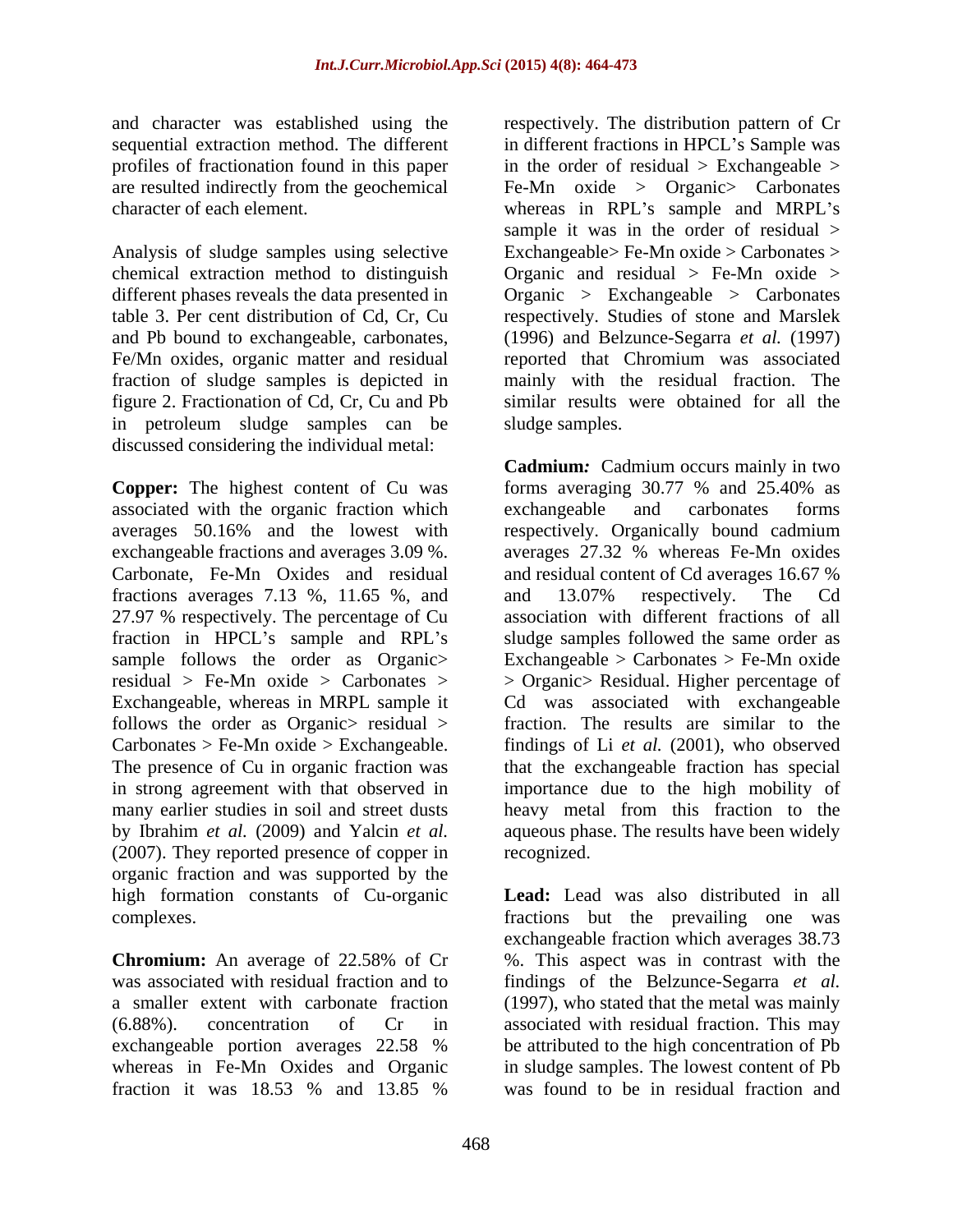averages 12.08 %. The average result of a shift of adsorption equilibrium in Fe-Mn Oxides and organic fraction was contain significant trace metal almost similar. Lead in HPCL's sample Exchangeable  $>$  Fe-Mn oxide  $>$  Organic $>$ residual > Organic > Carbonates and their release to water or other fractions. Exchangeable  $>$  Fe-Mn oxide $>$ Carbonates Cnce the first four fractions have been

and are more mobile than the other phases, in this way taking the first two phases the mobility and hence the bioavailability. Results showed the amounts of Cd, Cr, Cu, Pb in HPCL's sludge sample, around 9.76 high proportion of bio-available fraction of provides useful information for risk comparative mobility of four metals they

generalized as; the exchangeable metal

concentration of Pb occluded in carbonate, the system. It is known that the carbonates 12.15 %, 24.62% and 12.41 % respectively. concentration. They can be released as a Results show that the concentration of Pb in result of pH decrease. Metals bound to Iron residual, carbonate and organic fraction was and Manganese oxides fraction are sensitive have showed the order of association as anaerobic condition it is thermodynamically residual > Carbonates, whereas in RPL's temporarily inaccessible. With time passing, sample and MRPL's sample followed the the processes of aerobic or anaerobic order of Exchangeable > Fe-Mn oxide> decomposition of organic matrix induce >residual >Organic respectively. removed, the residual solid should contain **Bio-available species**: The exchangeable which may hold trace metals within their and bound to carbonate species, crystal structure. These metals are not corresponding to first two fractions, can expected to be released in solution over a release their metal loads by lowering the pH reasonable time span under the conditions contain significant trace metal to the redox potential changes and in unstable. Metals bound to organic matter are their release to water or other fractions.<br>Once the first four fractions have been mainly primary and secondary minerals, normally encountered in nature.

results can be ascertained in terms of The exchangeable fraction was able to retain and Pb in bioavailable form namely 8.50 % trace metals in the order of  $Cd > Pb > Cu >$ Cu,  $31.42\%$  Cr,  $47.42\%$  Cd and  $46.99\%$  Cr. On the other hand, Fe-Mn oxides % Cu, 34.54 % Cr, 56.02 % Cd, 52.82 % order Pb > Cd > Cu > Cr and the organic Pb in Sludge sample of RPL and 12.39 % matter bounded fraction in the order of Cu > Cu, 22.40% Cr, 55.06 % Cd and 52.82 % Cr > Cd > Pb. In the residual fraction Cr Pb in Sludge sample of MRPL. A relatively was predominant. Sequential extraction Pb was in the form of exchangeable species assessment since the amount of metals and that of Cd as carbonates. Cu was found mobilizable under different changes in to be least mobile. Based on this the order of environmental conditions can be estimated. can be arranged as  $Cd > Pb > Cr > Cu$ . shows that mobility and bioavailability of The above mentioned results can be chemical properties of the medium besides fraction comprises metals adsorbed on the of organic matter, humic substance content, surface of the sludge. It is the most and pH as well as to the affinity of metals accessible, and metal migration from the for various chemical forms. It can be seen solid phases to water can occur, e.g. after a clearly (Table 2) that the sum of five change of ionic composition of water or as a fractions was compatible with the total metal trace metals in the order of  $Pb > Cr > Cd >$ Cu and the carbonates were able to retain trace metals in the order of  $Cd > Pb > Cu >$ Cr. On the other hand, Fe-Mn oxides fraction was able to retain trace metals in the order  $Pb > Cd > Cu > Cr$  and the organic matter bounded fraction in the order of Cu >  $Cr > Cd > Pb$ . In the residual fraction Cr provides useful information for risk Follow-up of trace metal fractionation trace metals is dependent on other physico total metal contents such as decomposition for various chemical forms. It can be seen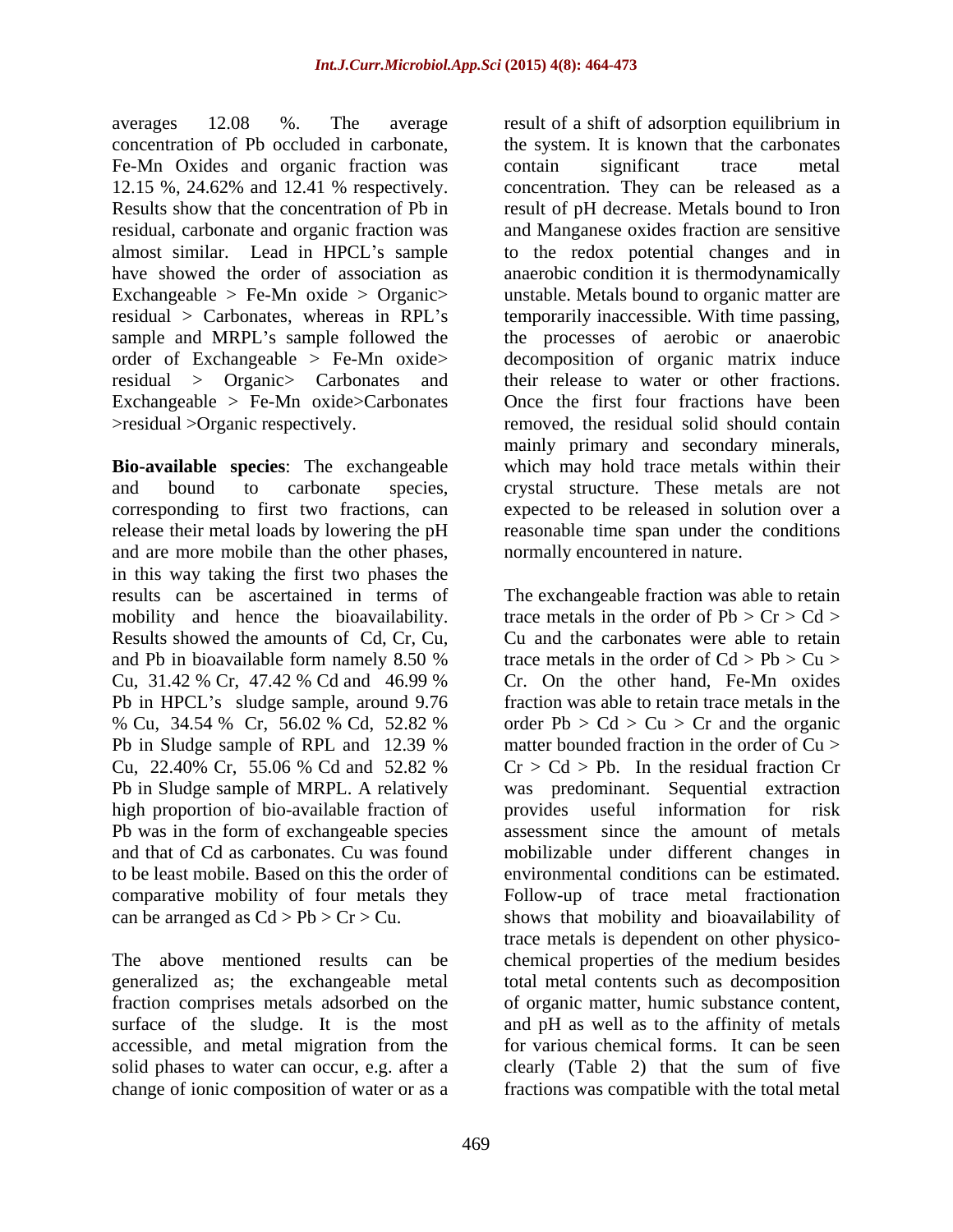concentration. The per cent recovery was depends on the ease of remobilization, satisfactory (90.39–96.11 %) indicating the therefore sludge should be dumped in land reliability of the sequential extraction filling or its agricultural use should be done

The results indicate that the environmental impact of sequential speciation categories

procedure. after stabilization to prevent the leaching of metals which in turn can prevent ground water contamination.

| $\begin{array}{ c c c }\n\hline\n\textbf{Sr. No}} & \textbf{Sample}\n\end{array}$ | $\mathbf{p}$ H                                | $\mathbf{E}$ $\mathbf{C}$<br>- LU | $\mathbf{u}$ | $Mg^{++}$            | $N_{\alpha}$ <sup>+</sup>                                   |                       | Organic                                                | <b>Total</b> |
|-----------------------------------------------------------------------------------|-----------------------------------------------|-----------------------------------|--------------|----------------------|-------------------------------------------------------------|-----------------------|--------------------------------------------------------|--------------|
|                                                                                   |                                               |                                   |              |                      | $\vert$ (ds/m) $\vert$ (mg/l) $\vert$ (mg/l) $\vert$ (mg/l) |                       | $\vert$ (mg/l) $\vert$ Carbon $\vert$ Nitrogen $\vert$ |              |
|                                                                                   |                                               |                                   |              |                      |                                                             |                       | (0)                                                    | 70 Z         |
| <b>HPCL</b> Sample                                                                | $\sim$ $\sim$                                 | $\bigcap$ 0.1                     |              |                      | $\sim$ $\sim$ $\sim$                                        | $\Omega$ $AD$         | 0.99                                                   | 0.10         |
| <b>RPL</b> Sample                                                                 | $\sqrt{2}$<br>$\overline{1}$ . $\overline{2}$ | $\bigcap$ $\bigcap$               | $\Omega$     | $\sim$ $\sim$ $\sim$ | 9.50                                                        | $\sqrt{4}$            | 150                                                    | 0.14         |
| <b>MRPL</b>                                                                       |                                               | l.68                              | $\ddotsc$    |                      | 10.9                                                        | $\sim$ $\sim$<br>1.00 | 0.13                                                   | 0.13         |
| Sample                                                                            |                                               |                                   |              |                      |                                                             |                       |                                                        |              |

### **Table.1** Physico-chemical characteristics of sludge samples

**Table.2** Total metal concentration and its comparison with sum of metal concentrations of five fractions of sludge samples

| S.no                     | Sample   Metals |                        | <b>Total metal</b>                                                          | Sum of Recovery |       |
|--------------------------|-----------------|------------------------|-----------------------------------------------------------------------------|-----------------|-------|
|                          |                 |                        | concentration                                                               | fractions       |       |
|                          |                 |                        | (mg/Kg)                                                                     | (mg/Kg)         |       |
|                          |                 | <b>Cu</b>              | $67.82 \pm 0.048$                                                           | 61.30           | 90.39 |
|                          | <b>HPCL</b>     | $\mathbf{C}\mathbf{r}$ | $25.73 \pm 0.017$                                                           | 23.68           | 95.75 |
|                          | <b>Sample</b>   | C <b>d</b>             | $10.53 \pm 0.029$                                                           | 9.58            | 90.98 |
|                          |                 | Pb                     | $86.97 \pm 0.081$                                                           | 80.10           | 92.10 |
| $\sim$                   |                 | $\mathbf{C}\mathbf{u}$ | $39.64 \pm 0.009$                                                           | 36.66           | 92.48 |
|                          | <b>RPL</b>      | $\mathbf{C}\mathbf{r}$ | $16.94 \pm 0.011$                                                           | 15.98           | 94.33 |
|                          | Sample          | C <b>d</b>             | $9.03 \pm 0.006$                                                            | 8.46            | 93.69 |
|                          |                 | Pb -                   | $73.52 \pm 0.014$                                                           | 70.40           | 95.75 |
| $\overline{\phantom{a}}$ |                 | Cu                     | $35.38 \pm 0.024$                                                           | 32.12           | 90.79 |
|                          | <b>MRPL</b>     | Cr                     | $21.54 \pm 0.078$                                                           | 20.00           | 92.85 |
|                          | <b>Sample</b>   | Cd                     | $9.26 \pm 0.024$                                                            | 8.90            | 96.11 |
|                          |                 | $\mathbf{Pb}$          | $65.42 \pm 0.024$                                                           | 60.92           | 93.12 |
|                          |                 |                        | <b>European Council Directive 86/278/EEC</b>                                |                 |       |
|                          |                 |                        |                                                                             |                 |       |
|                          |                 | <b>Metals</b>          | <b>Limit Values for Heavy- Metal</b><br>Concentrations in sludge for use in |                 |       |
|                          |                 |                        | Agriculture (mg/Kg)                                                         |                 |       |
|                          |                 | Cadmium                | 20 to 40                                                                    |                 |       |
|                          |                 | Copper                 | 1000 to 1750                                                                |                 |       |
|                          |                 | Lead                   | 750 to 1200                                                                 |                 |       |
|                          |                 | Chromium               | 1000 to 1500                                                                |                 |       |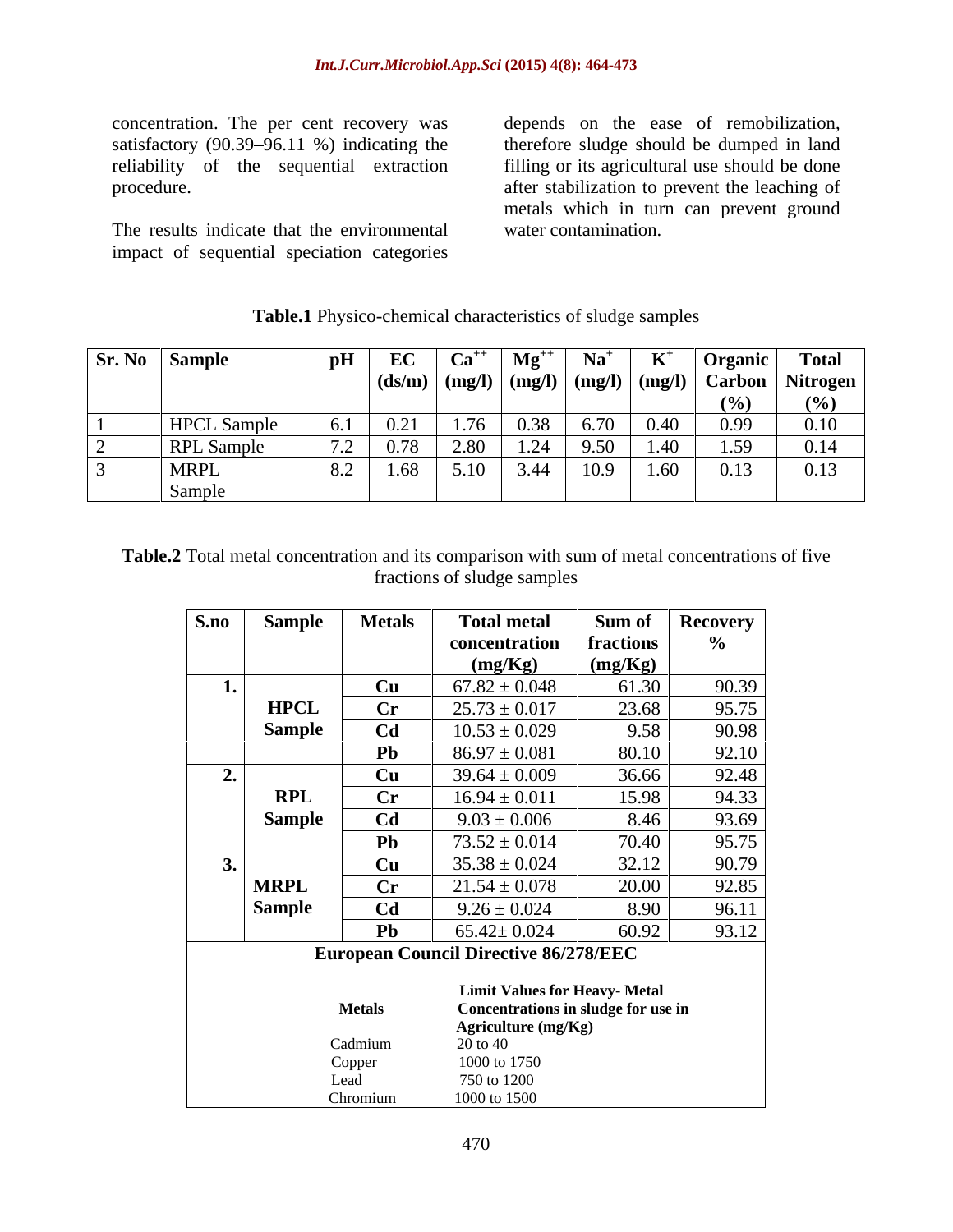| <b>Fractions</b>      | Elements $(mg/Kg)$ |                    |                  |                   |  |
|-----------------------|--------------------|--------------------|------------------|-------------------|--|
|                       | Cu                 | $\mathbf{C}$ r     | C <sub>d</sub>   | Pb                |  |
|                       |                    | <b>HPCL Sample</b> |                  |                   |  |
| Exchangeable          | $1.71 \pm 0.009$   | $5.96 \pm 0.019$   | $2.72 \pm 0.006$ | $36.86 \pm 0.081$ |  |
| <b>Carbonates</b>     | $3.50 \pm 0.001$   | $1.48 \pm 0.005$   | $2.54 \pm 0.001$ | $10.78 \pm 0.025$ |  |
| Fe/Mn bound           | $6.83 \pm 0.006$   | $3.84 \pm 0.023$   | $1.44 \pm 0.004$ | $22.86 \pm 0.057$ |  |
| <b>Organic matter</b> | $33.92 \pm 0.003$  | $3.48 \pm 0.004$   | $1.40 \pm 0.010$ | $13.74 \pm 0.009$ |  |
| <b>Residual</b>       | $15.34 \pm 0.009$  | $8.92 \pm 0.004$   | $1.20 \pm 0.004$ | $10.86 \pm 0.006$ |  |
|                       |                    | <b>RPL Sample</b>  |                  |                   |  |
| Exchangeable          | $1.60 \pm 0.008$   | $4.34 \pm 0.006$   | $2.20 \pm 0.007$ | $30.92 \pm 0.205$ |  |
| <b>Carbonates</b>     | $1.98 \pm 0.003$   | $1.18 \pm 0.008$   | $2.54 \pm 0.001$ | $6.28 \pm 0.011$  |  |
| Fe/Mn bound           | $7.24 \pm 0.019$   | $2.52 \pm 0.014$   | $1.48 \pm 0.003$ | $16.7 \pm 0.026$  |  |
| <b>Organic matter</b> | $15.48 \pm 0.004$  | $0.92 \pm 0.003$   | $1.22 \pm 0.004$ | $7.62 \pm 0.006$  |  |
| <b>Residual</b>       | $10.36 \pm 0.004$  | $7.02 \pm 0.004$   | $1.06 \pm 0.004$ | $8.88 \pm 0.006$  |  |
|                       |                    | <b>MRPL Sample</b> |                  |                   |  |
| Exchangeable          | $0.68 \pm 0.011$   | $3.08 \pm 0.079$   | $1.94 \pm 0.009$ | $23.6 \pm 0.315$  |  |
| <b>Carbonates</b>     | $3.30 \pm 0.106$   | $1.40 \pm 0.043$   | $2.96 \pm 0.018$ | $8.58 \pm 0.187$  |  |
| Fe/Mn bound           | $1.30 \pm 000$     | $4.72 \pm 0.004$   | $1.40 \pm 0.006$ | $16.96 \pm 0.319$ |  |
| <b>Organic matter</b> | $17.0 \pm 0.010$   | $4.22 \pm 0.001$   | $1.34 \pm 0.008$ | $5.64 \pm 0.005$  |  |
| <b>Residual</b>       | $9.84 \pm 0.008$   | $6.58 \pm 0.005$   | $1.26 \pm 0.008$ | $6.14 \pm 0.010$  |  |

**Table.3** Metal concentrations bound to different phases of sludge samples

**Figure.1** Variation of total metal concentration as a function of pH and organic carbon content in petroleum sludge samples

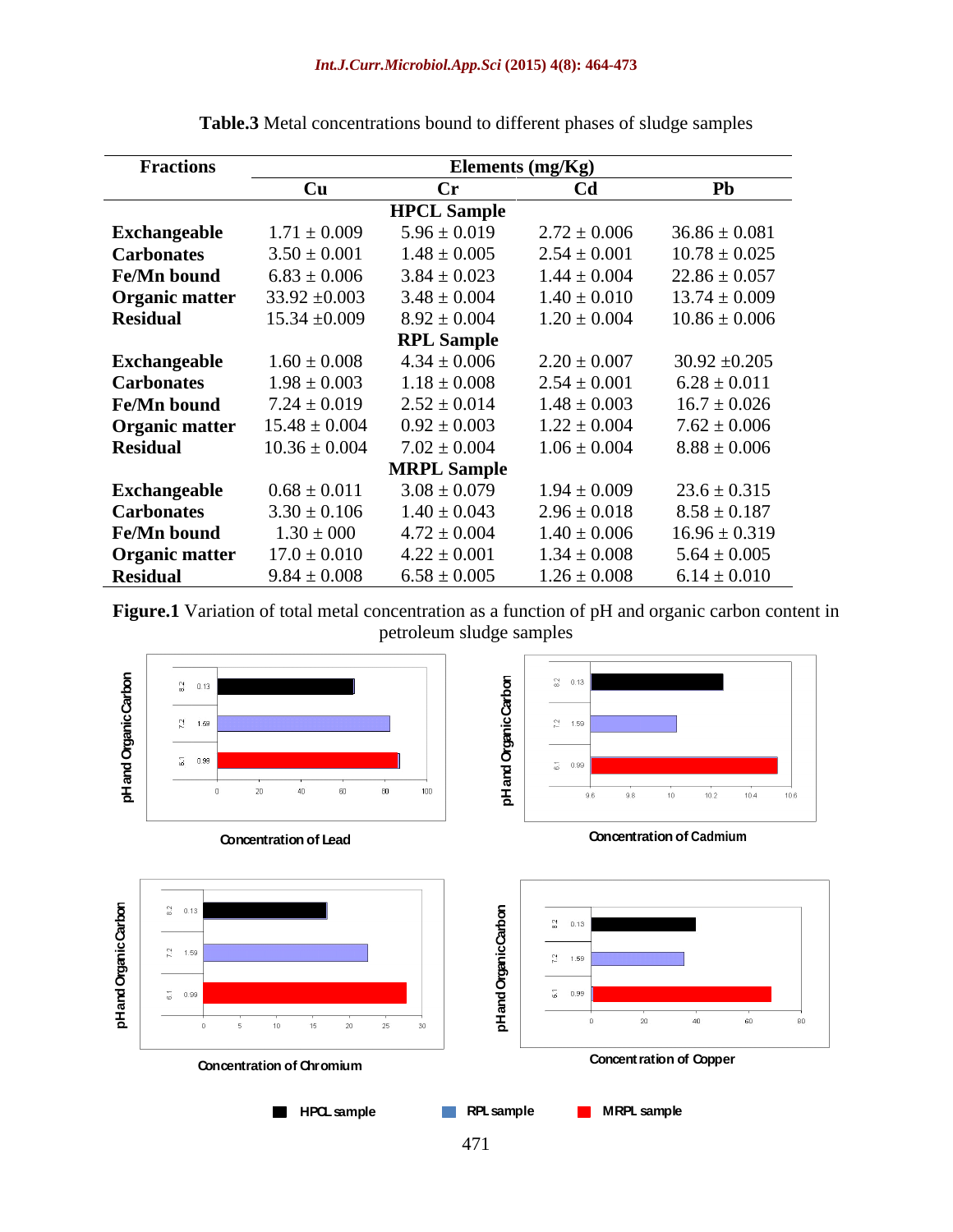